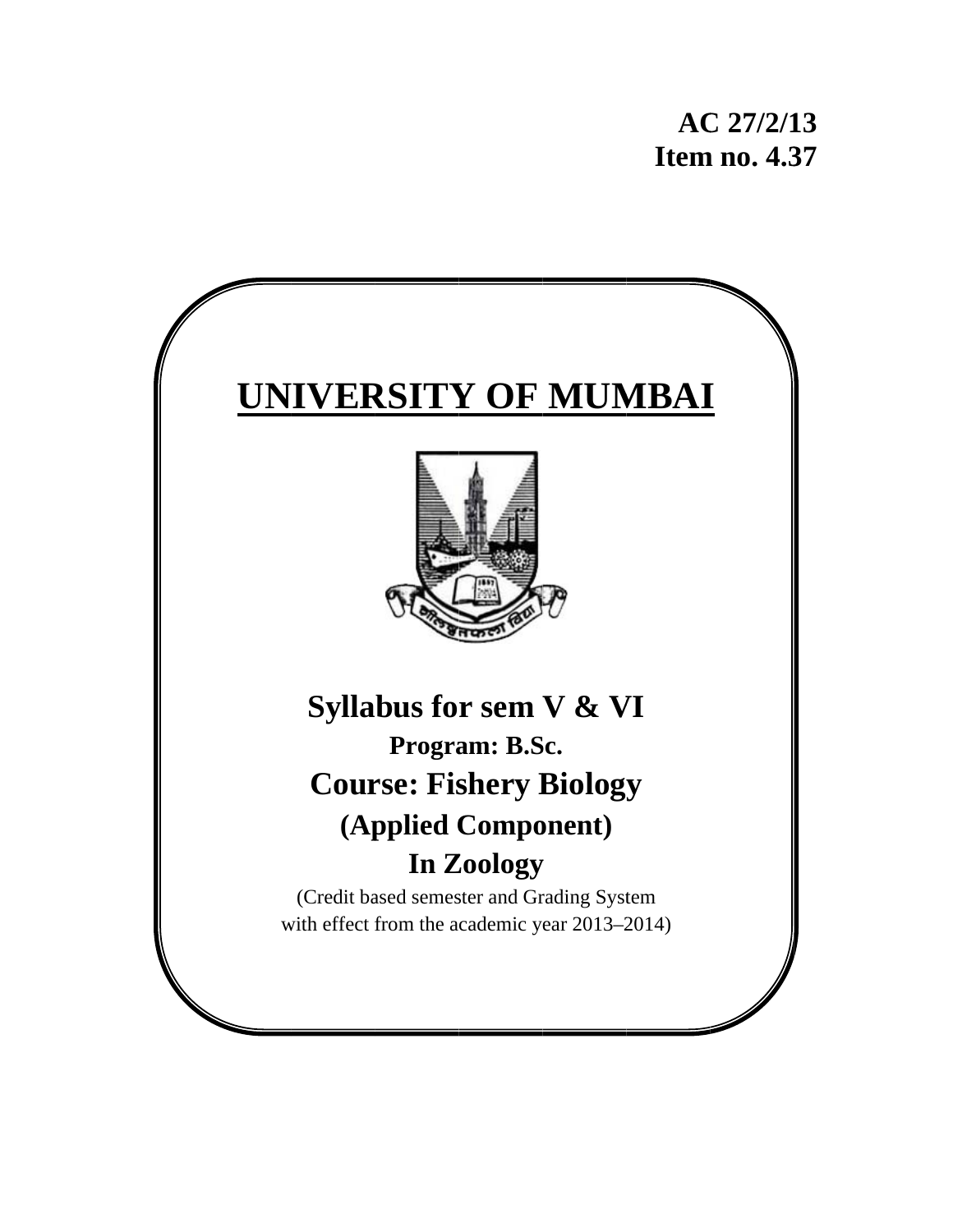# **CONTENT**

- **1. Preamble**
- **2. Tables of Courses, Topics, credits and workload**
- **3. Theory syllabus for semester V (Course code: USACFBIO501)**
- **4. Practical syllabus for semester V (Course code: USACFBIO5P1)**
- **5. Theory syllabus for semester VI (Course code: USACFBIO601)**
- **6. Practical syllabus for semester VI (Course code: USACFBIO6P1)**
- **7. N.B. and composition of DMC**
- **8. References**
- **9. Annexure –I (Suggested Field Visits: Semester V Group activity)**
- **10. Annexure –II (Suggested Topics For Entrepreneurial Skill Development: Semester V Group activity)**
- **11. Annexure –III (Suggested Projects: Semester VI Individual activity)**
- **12. Annexure –IV (Suggested Topics For Assignment: Semester VI Group activity)**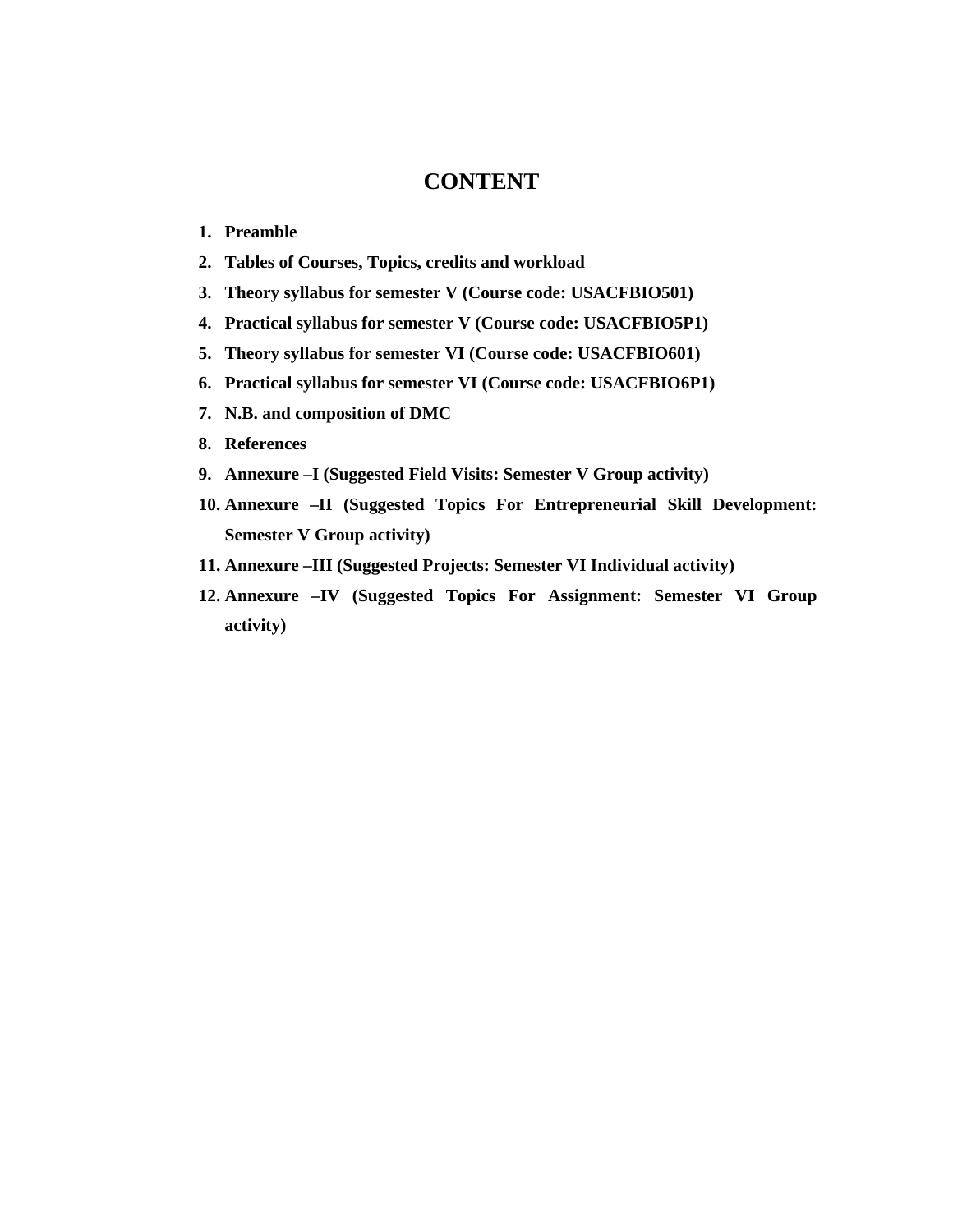# **PREAMBLE**

Applied component was introduced for T.Y. B.Sc. class in the academic year 1979‐80 with a view to enhance essential for employability. Thereafter the syllabus of T.Y.B.Sc. Applied Component in Zoology has been revised many times. However during the last revision of syllabi, emphasis on entrepreneurial potential and skills has been enhanced by incorporating applied topics having commercial propositions. The BOS also experimented by introducing flexibility in terms of selecting any four out of eight units included in the syllabus during the last revision. The experiment has been successful and appreciated. It is continued in this revised syllabus also.

From the academic year 2010‐2011, the University has introduced Credit Based Semester and Grading System with continuous evaluation involving Internal and External Assessment. The revised syllabi in the Applied Component subjects in Zoology are modularized offering opportunity to learners to study any four out of a total of eight units in each course.

The jurisdiction of our esteemed University extends from Colaba in South Mumbai to Banda in Sindhudurga. The diversity of the colleges affiliated to the University in terms of infrastructure, expertise and opportunity has been an important consideration while drafting the syllabus. The syllabus offers freedom to select any four units out of eight in each paper in the semester according to the requirements of the College. This also satisfies the purpose of choice based syllabus.

Thus the revolutionary initiative of the BOS in Zoology, with an inherent flexibility, aimed at providing need based training catering to the needs of rural as well as urban niches has been continued with this revision of syllabi also. However this flexibility is, at present, available for only Applied Component subjects.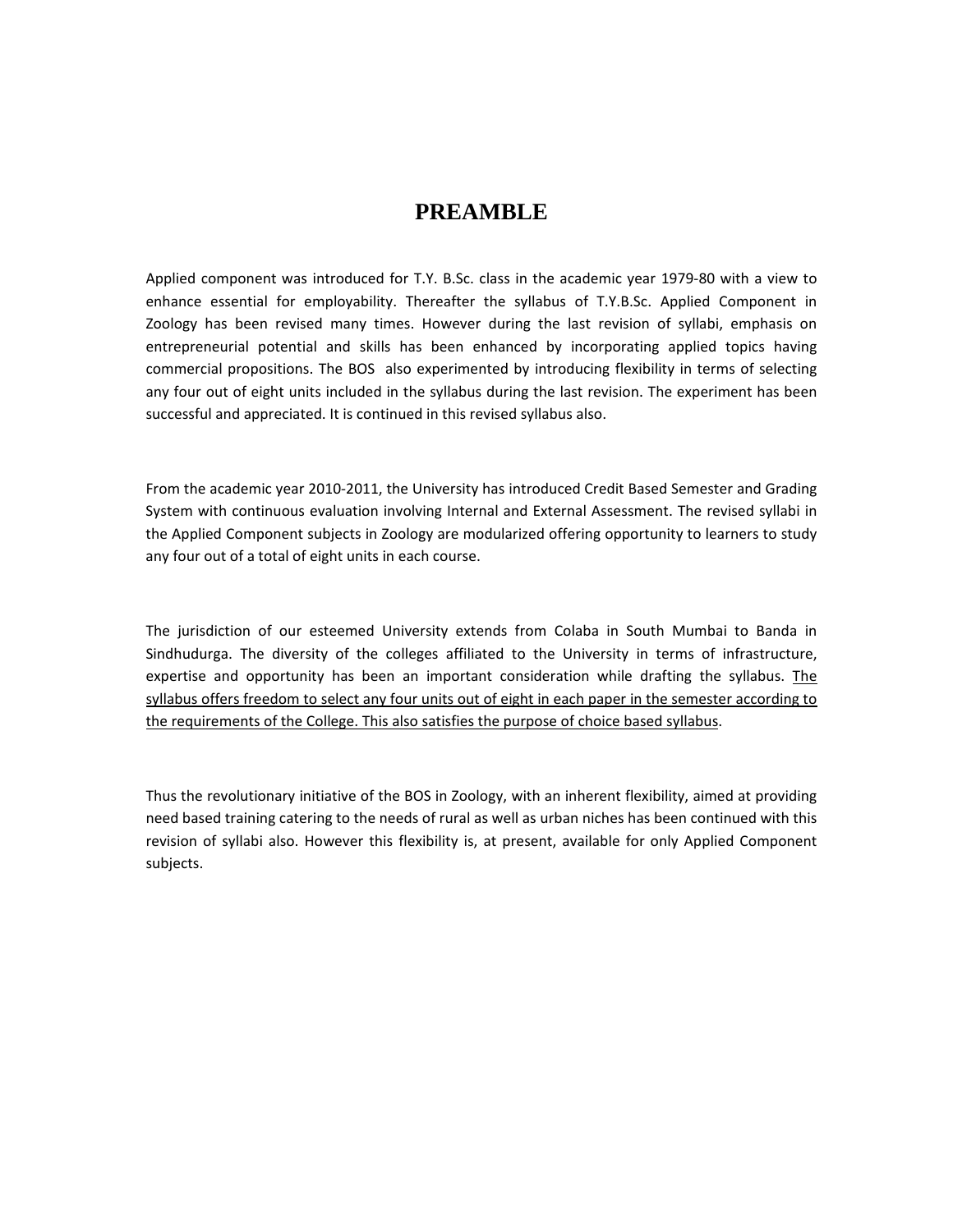# **T.Y.B.Sc.**

# **Applied Component Fishery Biology**

Credit based semester and Grading System. (To Be Implemented from the Academic Year 2013-2014)

# **Semester V**

| <b>Theory</b> (Any four units to be opted) |      |                                        |                             |        |  |
|--------------------------------------------|------|----------------------------------------|-----------------------------|--------|--|
| Course                                     | Unit | <b>TOPIC</b>                           | <b>Credits</b>              | L/Week |  |
|                                            |      | Oceanography                           | $\mathcal{D}_{\mathcal{L}}$ | 4      |  |
| <b>USACFBIO501</b>                         | Н    | Crafts and Gear.                       |                             |        |  |
|                                            | Ш    | Farming of Major Carps                 |                             |        |  |
|                                            | IV   | Introduction to other Commercial       |                             |        |  |
|                                            |      | Aquaculture Practices in Fresh Water.  |                             |        |  |
|                                            | V    | Brackish water prawn Penaeus monnodon  |                             |        |  |
|                                            |      | culture.                               |                             |        |  |
|                                            | VI   | Introduction to other Commercial       |                             |        |  |
|                                            |      | Aquaculture in Brackish Water / Marine |                             |        |  |
|                                            |      | Water                                  |                             |        |  |
|                                            | VII  | <b>Quality control and Packaging</b>   |                             |        |  |
|                                            | VIII | Marketing and Finance.                 |                             |        |  |
| <b>Practicals</b>                          |      |                                        |                             |        |  |
| <b>USACFBIO5P1</b>                         |      | Practicals based on Course USACFBIO501 | າ                           |        |  |

# **Semester VI**

| <b>Theory</b> (Any four units to be opted) |      |                                          |                |        |  |
|--------------------------------------------|------|------------------------------------------|----------------|--------|--|
| Course                                     | Unit | <b>TOPIC</b>                             | <b>Credits</b> | L/Week |  |
|                                            |      | Marine Fin Fishes of India.              |                |        |  |
| <b>USACFBIO601</b>                         | Н    | Marine Shellfish and Fisheries of India. | 2              |        |  |
|                                            | Ш    | Nutrition.                               |                |        |  |
|                                            | IV   | Diseases.                                |                |        |  |
|                                            | V    | Preservation and Processing.             |                |        |  |
|                                            | VI   | Byproducts and Value added Products.     |                |        |  |
|                                            | VП   | Farm Engineering.                        |                |        |  |
|                                            | VIII | Introduction to other Aquaculture.       |                |        |  |
| <b>Practicals</b>                          |      |                                          |                |        |  |
| <b>USACFBIO6P1</b>                         |      | Practicals based on Course               |                |        |  |
|                                            |      | USACFBIO601                              |                |        |  |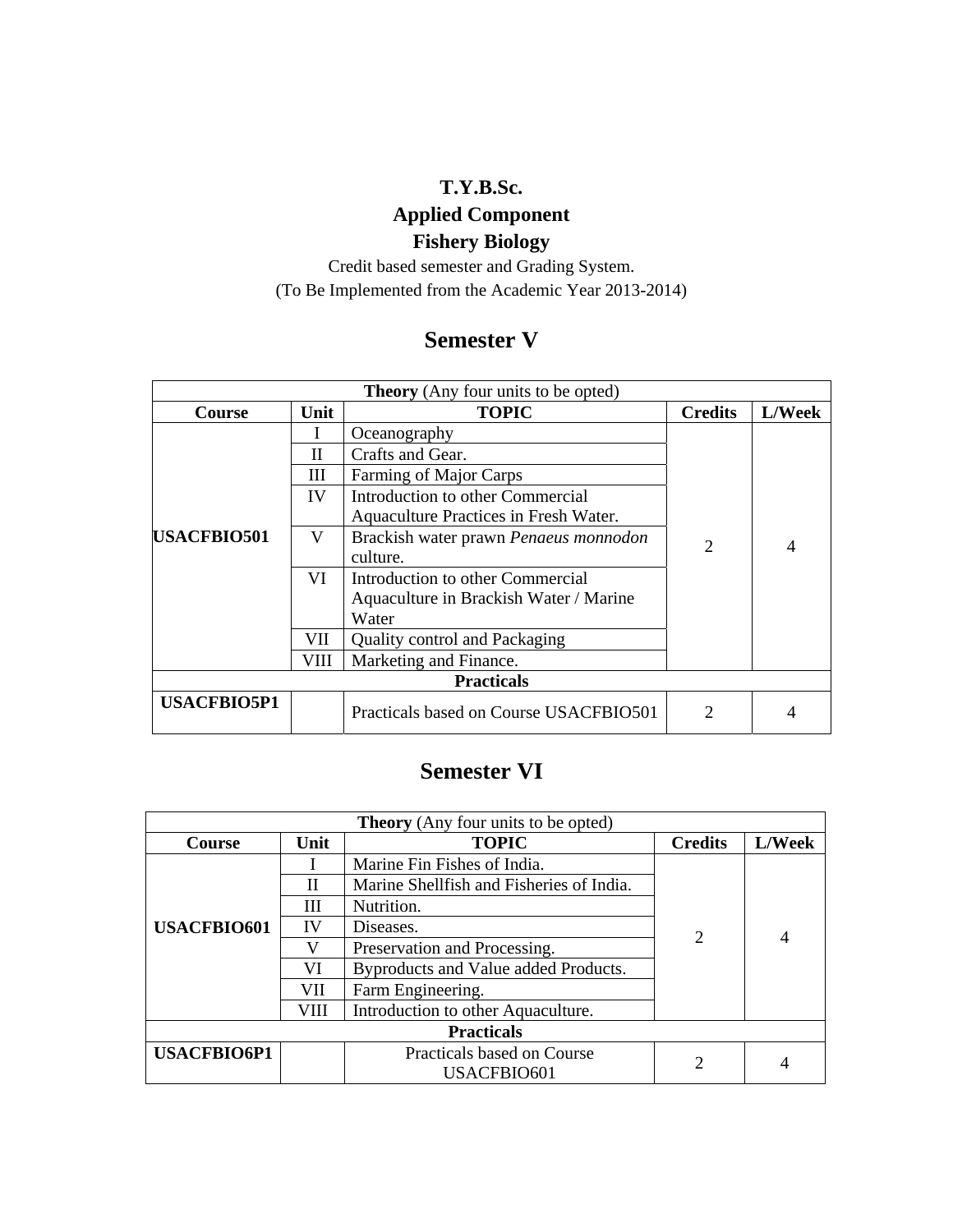# **Semester V: Theory**

# **Oceanography, Aquaculture practices, Marketing and finance**

# **Course code: USACFBIO501**

(Any four units to be opted)

**Lectures 60 Credits 2** 

### **Unit I) Oceanography –**

- i) Navigational & sea safety equipments Life saving devices, global positioning system, radar, signalling devices.
- ii) Oceanographic Instruments Nansen's reversing bottle, Peterson's grab, dredges, fish finding instruments / methods, remote sensing.
- iii) Introduction to basic physical, chemical & biological oceanography.

### **Unit II) Craft & Gear –**

- i) Basic boat building (Parts, Design, Material used), Methods of protection from foulers & borers.
- ii) Basic studies of marine engines outboard  $\&$  inboard engines, sectional view of 2 stroke & 4 stroke diesel engines, winch & deck side equipments.
- iii) Operations Gill, Trawl, Purse seine nets, Hooks  $\&$  lines, Turtle exclusion device (TED), Non conventional fishing methods such as light fishing, hose pipe fishing, electric fishing,.

### **Unit III) Farming of Major Carps –**

- i) Breeding techniques of Major Carps & Common Carps.
- ii) Hatchery & Nursery Management of Indian Major Carps *Labeo rohita, Catla catla, Cirrhina mrigala* & Exotic carps – Common Carp - *Cyprinus carpio,* Silver Carp - *Hypopthalamichthyes molyxtrics,* Grass Carp - *Ctenopharyngodon idella.*
- iii) Mono culture  $\&$  poly culture practices Extensive, Semi-intensive  $\&$  Intensive.

### **Unit IV) Introduction to other Commercial Aquaculture Practices in Fresh Water –**

- i) Fresh water prawn *Macrobrachium rosenbergii* Breeding, life cycle, hatchery management & rearing, Composite culture.
- ii) Ornamental fishes Breeding and rearing of Danio, Angel, Discus, Neon Tetra, Red Sword Tail, Flower Horn, Siamese Fighter).
- iii) Air Breathing Fishes Breeding & rearing.

# **Unit V) Brackish water Prawn -** *Penaeus monodon -* **Culture –**

- i) Breeding techniques.
- ii) Hatchery & Nursery Management.
- iii) Rearing practices Extensive, Semi-intensive, Intensive  $\&$  Sustainable.

#### **Unit VI) Introduction to other Commercial Aquaculture in Brackish / Marine water –**

- i) Fin fish culture *Lates calcarifer*.
- ii) Crab *Scylla serrata*.
- *iii)* Pearl *Pinctada vulgaris.*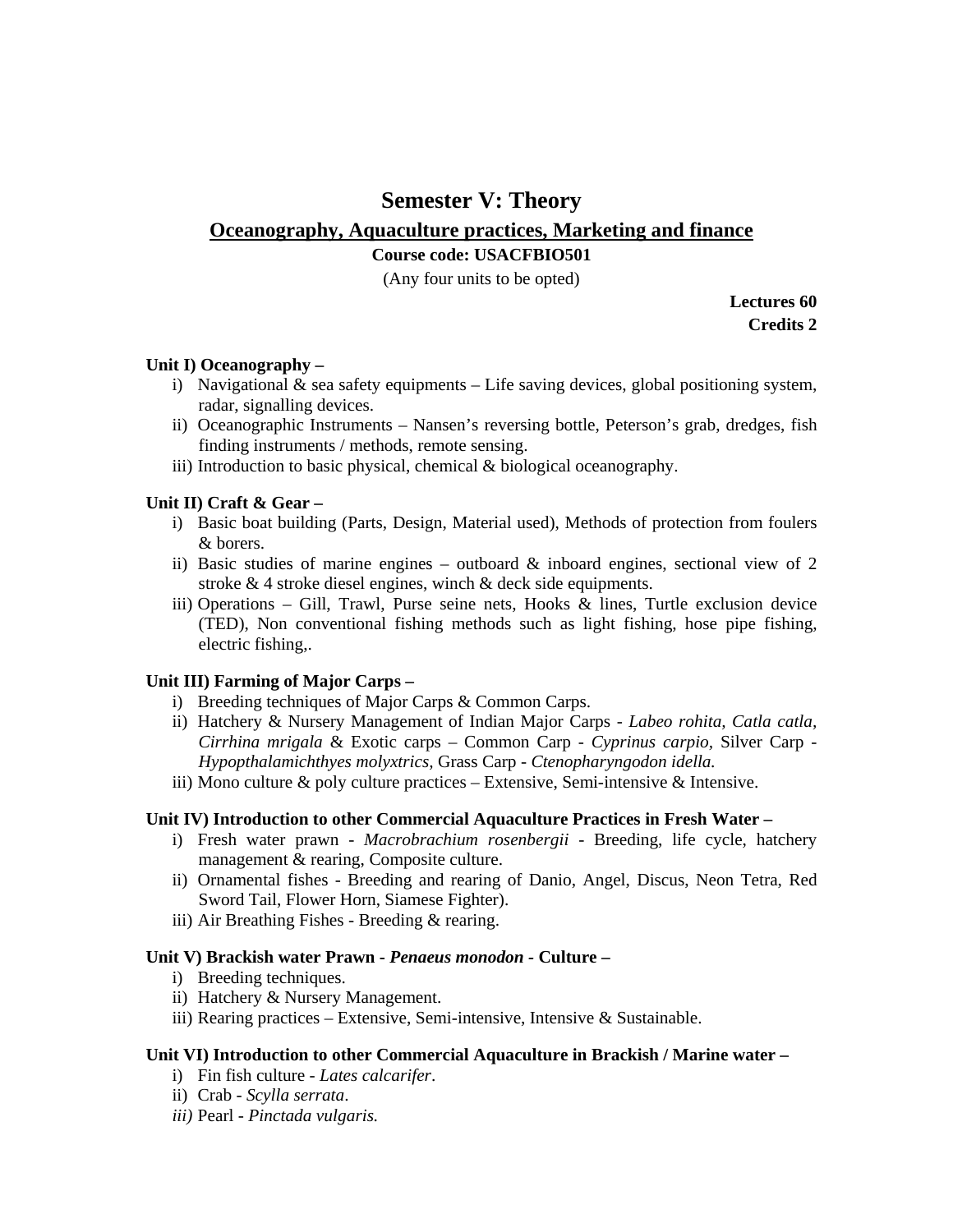### **Unit VII) Quality Control & Packaging –**

- i) Post mortem changes & mechanism of spoilage Hyperaemia, Rigor Mortis, Autolysis, Rancidity.
- ii) Brief methods for evaluating freshness & quality (Organoleptic, Microbial, and Chemical) of fish & prawns.
- iii) Various packaging materials used in freezing  $\&$  canning industry Polyolefin, wax duplex carton, master carton, can, lacquered can.

### **Unit VIII) Marketing & Finance –**

- i) Traditional marketing vis-a-vis role of fishery co-operatives with reference to operations at Satpati, Sasoon Dock & Karanja.
- ii) Global marketing & Export-Import procedures.
- iii) Fund raising Financial institutions, schemes & subsidies, basic accounting, costing  $\&$ feasibility report.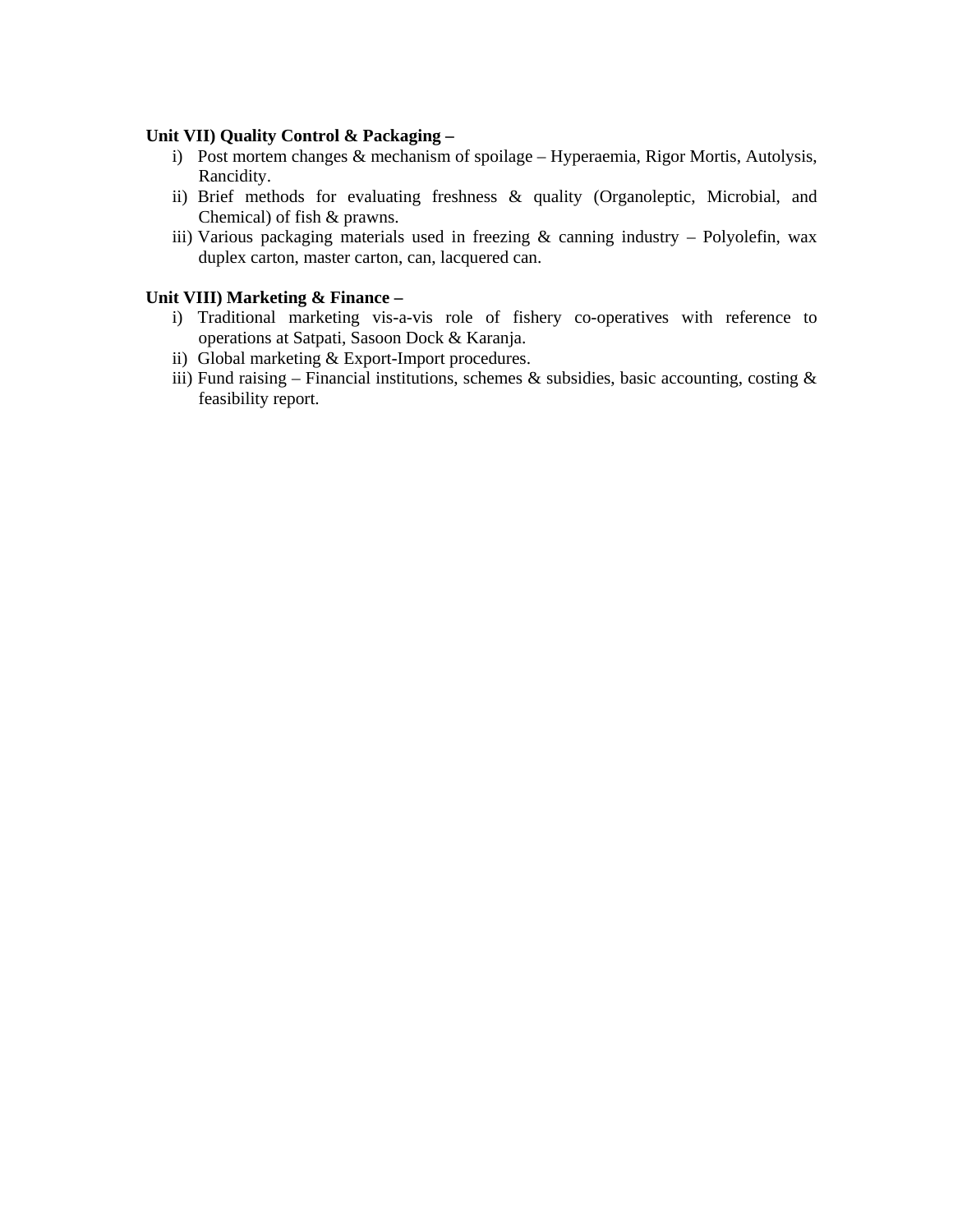# **Semester V Practical**

#### **Course code: USACFBIO5P1**

 **2 Credits** 

- 1. Introduction to Oceanographic Instruments Nansen Reversing Bottle with Thermometer, Peterson's Grab, Dredge.
- 2. Layout of fishing vessels & Sectional view of 2 strokes & 4 strokes marine engines, life saving equipments, winch & deck side equipments.
- *3.* Identification of various stages of development of carps & Study of sexual dimorphism in adults. (Major Carps - *Labeo rohita, Catla catla, Cirrhina mrigala,* Common Carp *- Cyprinus carpio.*)
- 4. Identification of various stages of development of *Penaeus monodon, Macrobrachium rosenbergii* & Study of sexual dimorphism in adults*.*
- 5. Identification of Air Breathing Fishes *Anabas testudineus, Clarius batrachus, Boleophthalmus* spp*.*
- 6. Identification of :

**A)** Ornamental fishes - Angel, Sword Tail, Neon tetra, Siamese fighter, Danio, Discuss and Flower Horn.

**B)** Aquatic plants – Ludwigia, Cobamba, Cork Screw Vallisneria, Aquarose, Amazon Sword plant &

**C)** Aquarium accessories – Aerator, Bottom Filter, Column Filter, Surface Filter, Food dispensers.

- 7. Study of models and functioning of D 81 & Shirgur's hatcheries.
- 8. Embedding beads in suitable mollusc (Such as *Unio sp; Katelysia sp.)* under sterilized conditions for pearl culture.
- 9. Microbial Studies i) Dilution of Sample, ii) Gram Staining Technique, iii) Identification of Bacilli, Cocci, Vibrio bacteria and Organoleptic tests for fish & prawn.
- 10. Total Plate Count (TPC) of bacteria from fish.
- 11. Identification of packaging materials. (Waxed duplex carton, Master carton, Simple cans, Coated [Lacquered] cans, Polyolefin).
- 12. Group Activities Field Visits & Entrepreneurial Skill Development.

[Please refer the Annexure for the suggested topics for field visits (Annexure-I), and entrepreneurial skill development (Annexure- II) for Course code: **USACFBIO5P1**]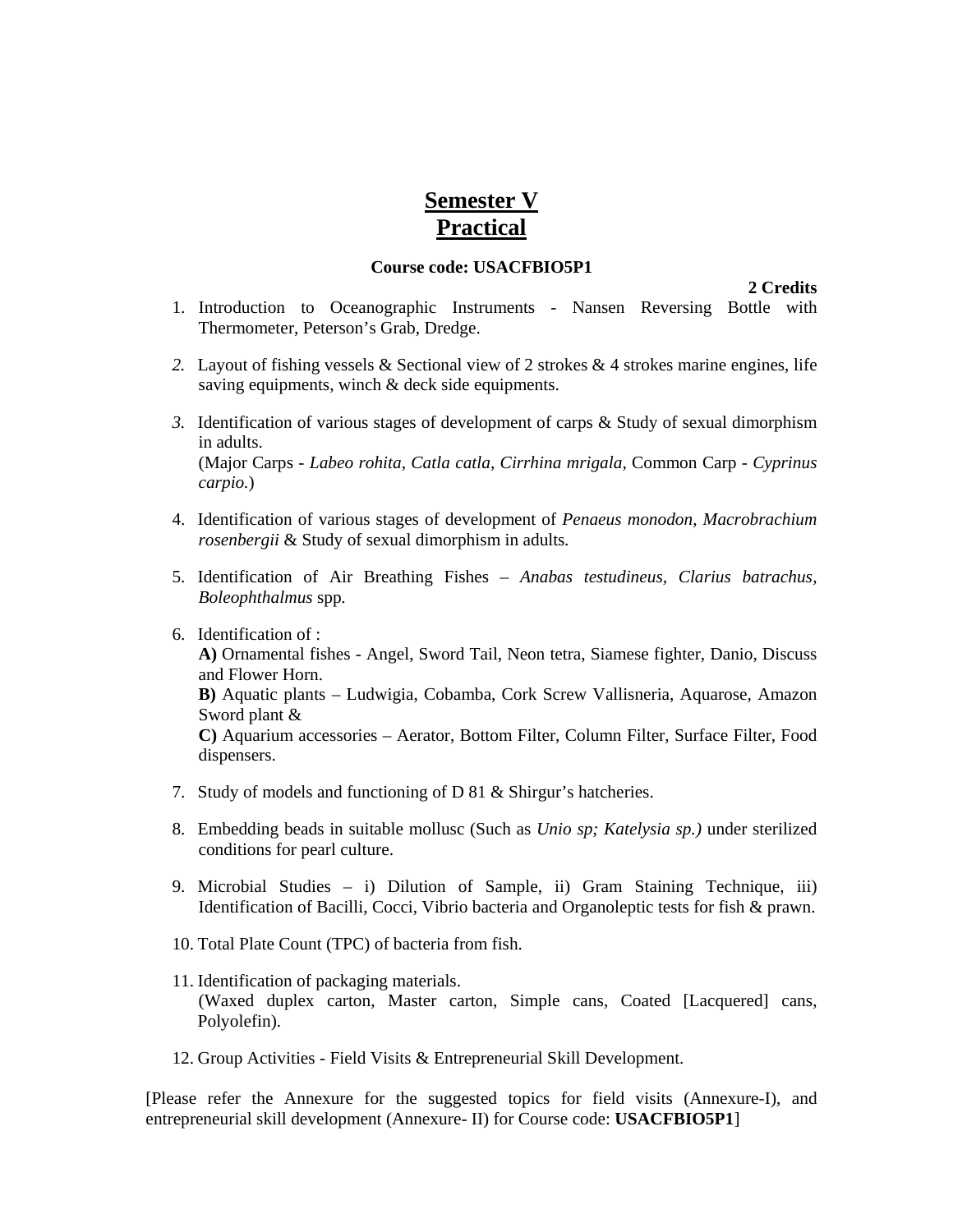# **Semester VI: Theory**

# **Marine resources, post harvest and farm engineering**

### **Course code: USACFBIO601**

(Any four units to be opted)

**Lectures 60 Credits 2** 

### **Unit I) Marine Fin Fish Fisheries of India –**

- i) Coastal fisheries (up to 45 fathoms) *Stromateus sinensis, Stromateus cinereus, Stromateus niger, Polynemus tetradactylus, Psuedosciaena diacanthus, Trichiurus haumela, Synagris 8aponicas, Scomber microlepeidotus, Cybium guttatum, Sardinella longiceps.*
- ii) Deep sea fisheries (more than 45 fathoms) of Indian Exclusive Economic Zone T*hunnus albacore*, *Sarda orientalis, Rhincodon typus*.
- iii) Commercial potential & major landing centres of the above fishes.

### **Unit II) Marine Shell Fish Fisheries of India –**

- i) Crustacean fisheries *Penaeus monodon***;** *Metapenaeus affinis, Parapenaeopsis stylifera, Acetes indicus, Panulirus polyphagus, Scylla serrata.*
- ii) Molluscan fisheries *Pinctada vulgaris*, *Sepia pharaonis, Loligo duvaceli*.
- iii) Commercial potential & major landing centres of the above shell fishes.

### **Unit III) Nutrition –**

- i) Nutritional requirements at various stages of development of fish  $\&$  crustaceans.
- ii) Culture of natural feed Daphnia, Chaetoceros & Artemia.
- iii) Formulated / Pellated feeds.

# **Unit IV) Diseases –**

- i) Bacterial, Fungal, Protozoan infections and treatment.
- ii) Worm & Crustacean infections and treatment.
- iii) Physiological disorders / diseases and treatment.

### **Unit V) Preservation & Processing –**

- i) Traditional methods of icing, drying, salting & their modifications.
- ii) Introduction to refrigeration, types  $\&$  properties of refrigerants, types of freezers Brine, air blast, tunnel, contact plate & cryo-quick. Freezing procedures including hygienic washing, dressing, PUD (Peeled & Undeveined), DV (Deveined), packaging and freezing for fishes, prawns & their products.
- iii) Principle & steps involved in can reform  $\&$  canning of fish  $\&$  prawns in various media.

# **Unit VI) By-products & Value Added Products –**

- i) Proximate composition of fish meat & products.
- ii) Introduction to by-products Fish protein concentrate, Fish maws / Isinglass, Fish hydrolysates, Chitin, Chitosan, Glucosamine hydrochloride, Gelatin, Fish silage, Surimi & Imitation products.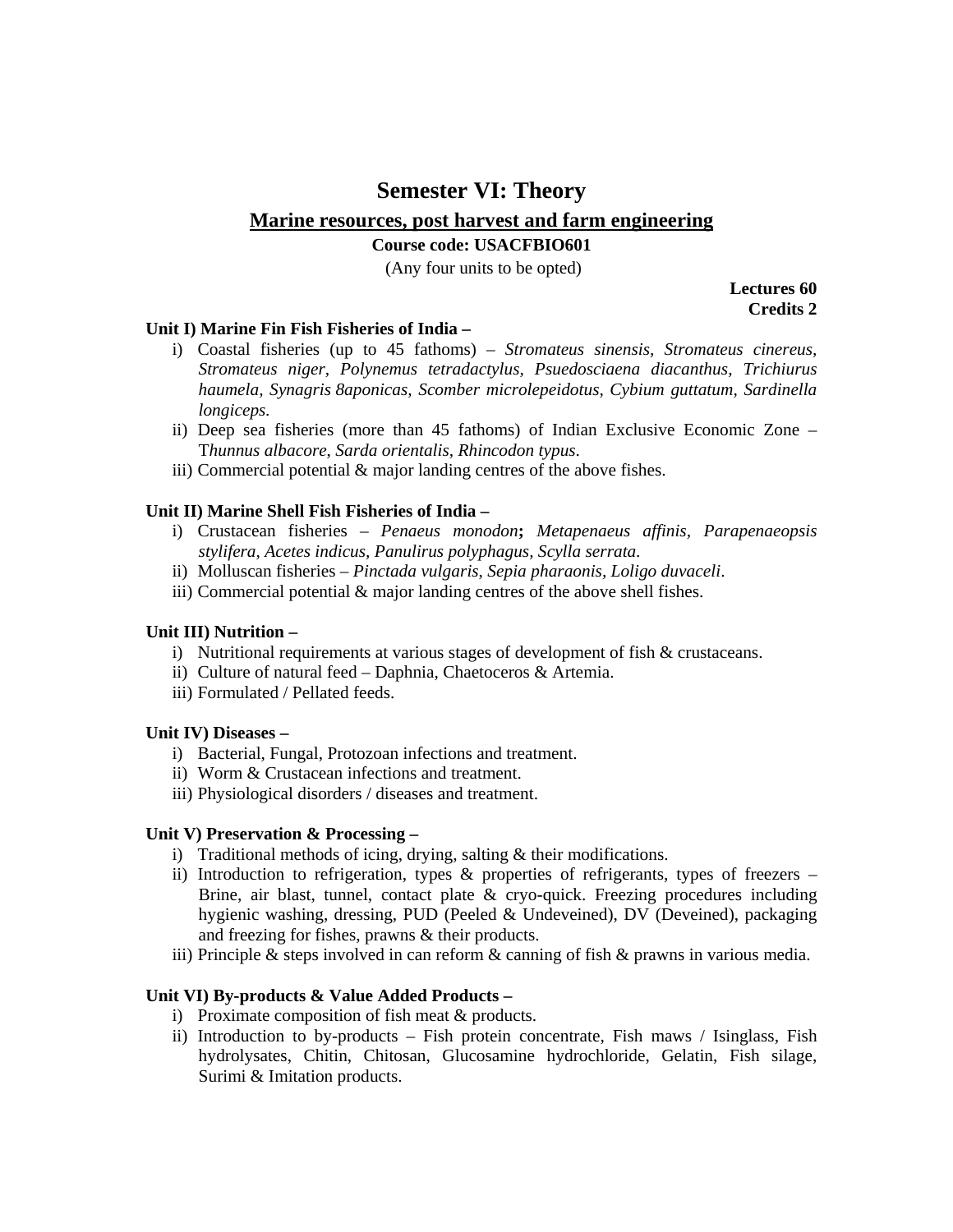iii) Value addition – Different types of value added products from fish  $\&$  shell fish – Fish / Prawn pickle, Fish wafers, Prawn (*Acetes indicus*) chutney, Fish soup powder, Fish / Crab steaks.

### **Unit VII) Farm Engineering –**

- i) Site selection & construction of hatchery & farms for Extensive, Semi-intensive & Intensive fresh water fishes.
- ii) Site selection & construction of hatchery & farms for Extensive, Semi-intensive & Intensive brackish water fishes.
- iii) Equipments & Accessories used in various aqua farms.

### **Unit VIII) Introduction to other Aquaculture Practices –**

- i) Raft culture, Rope culture.
- ii) Pen culture, Cage culture.
- iii) Sports fishery, Sewage fed culture.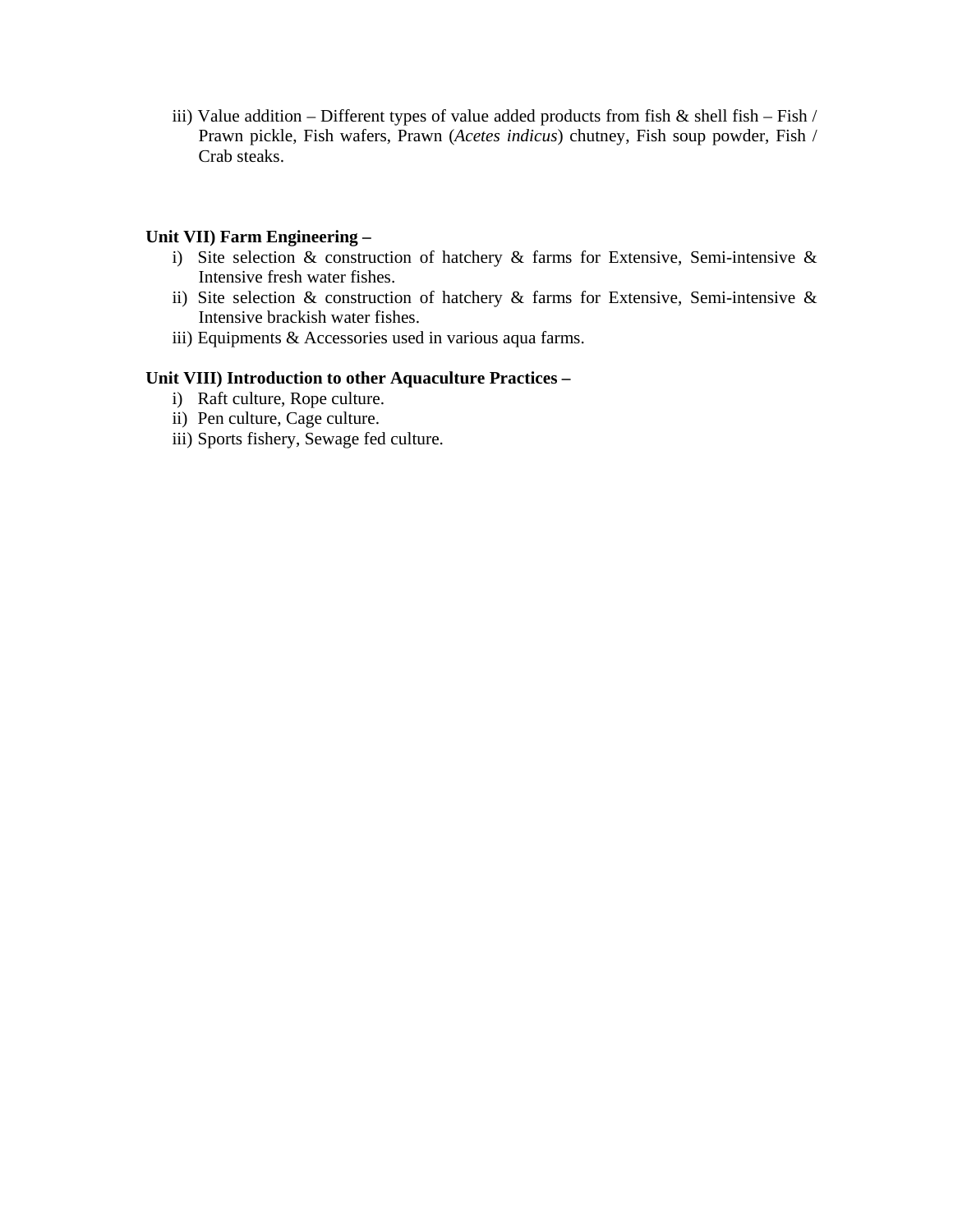# **Semester VI Practical**

#### **Course code: USACFBIO6P1**

**Credits 2** 

- 1. Identification of marine fishes. (*Stromateus sinensis, Stromateus. cinereus, Stromateus. niger, Polynemus tetradactylus, Pseudosciaena diacanthus, Trichiurus haumela, Synagris japonicus, Scomber microlepeidotus, Cybium guttatum, Sardinella longiceps.* T*hunnus albacore*, *Rhincodon typhus, Sarda orientalis.*
- 2. Identification of Crustaceans & Molluscs. (*Penaeus monodon, Metapenaeus affinis, Parapenaeopsis stylifera, Acetes indicus, Panulirus polyphagus, Scylla serrata, Pinctada vulgaris, Sepia pharaonis, Loligo duvaceli).*
- 3. Estimation of fish fecundity.
- 4. Estimation of fat/lipid from fish by Folch's Method & proteins by Lowry's Method.
- 5. Preparation of formulated feed for fish & prawn.
- 6. Identification of parasitic infections in aquatic organisms.

Fungal – Dermatomycosis; Bacterial – Fin/Tail rot & Dropsy; Protozoan – Costiasis & White Spot; Worm – Leech; Crustacean – Argulosis.

- 7. Fish dressing, filleting, prawn peeling PUD, DV & grading.
- 8. Preparation of surimi, fish protein concentrate, fish soup powder.
- 9. Preparations of fish burger, fish fingers, fish/prawn pickle.
- 10. Preparation of chitosan, isinglass.
- 11. Identification of various farm equipments such as feeding cups, trays, paddle wheels, aerators, fountains, Sluice gate models, elbow pipe outlets.
- 12. Study of models of raft, pen, cage culture & materials used in rope culture.
- 13. Project (individual activity) and assignment (group activity).

[Please refer the Annexure for the suggested, topics for Projects (Annexure-III) and Assignment (Annexure- VI) for Course code: **USACFBIO6P1**]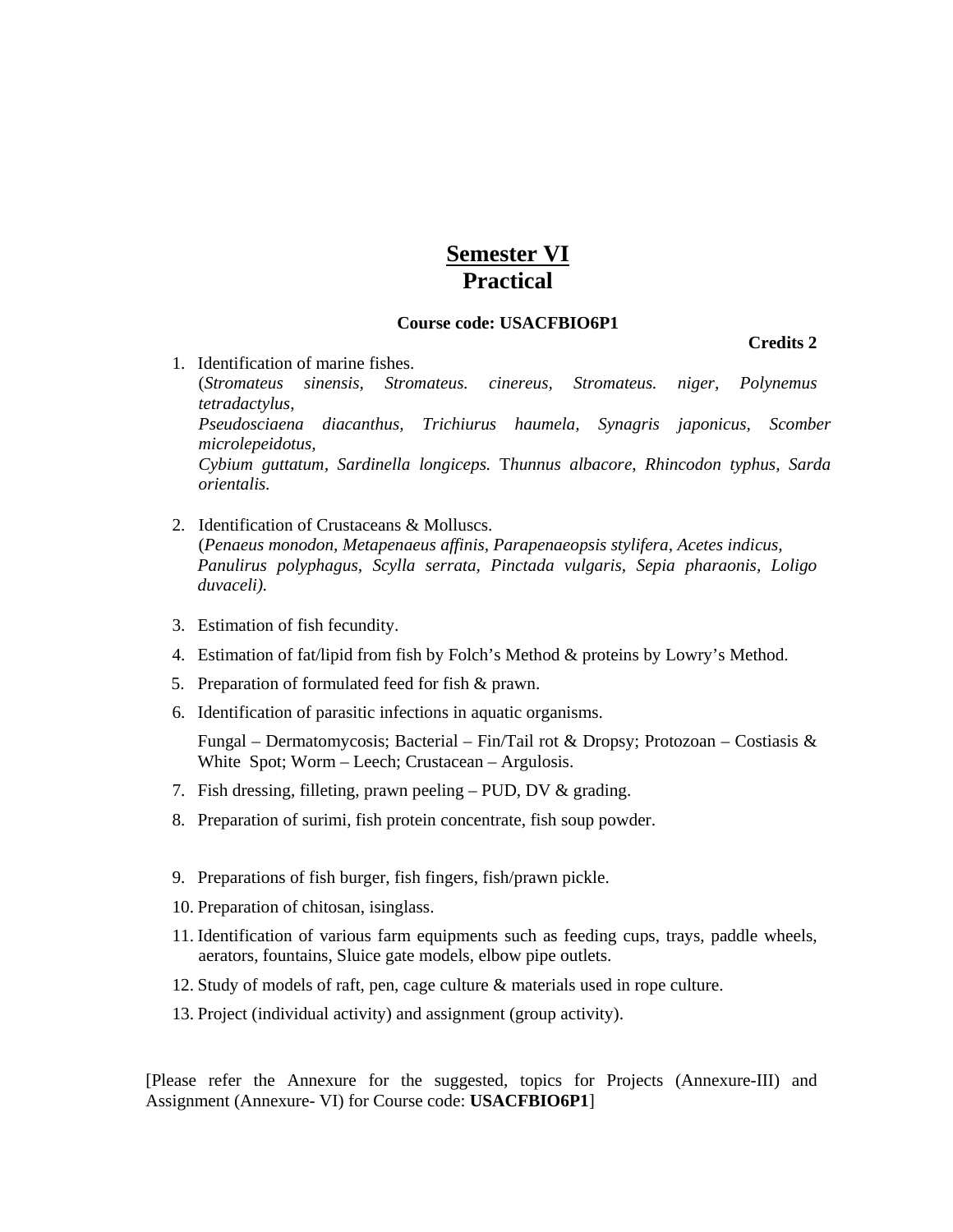### **N.B :**

I) It is pertinent to note that we have to adhere strictly to the directions as given in the UGC Circular F14-4/2006 (CPP-II).

II)Apart from the institutional Animal Ethics Committee (IAEC) and any other Committee appointed by a Competent Authority/Body from time to time, every college should constitute the following Committees :

- 1) A Committee for the Purpose of Care and Supervision of Experimental Animals (CPCSEA) and
- 2) A Dissection Monitoring Committee (DMC)

**Composition of DMC** shall be as follows :

- i) Head of the Concerned Department (Convener/Chairperson)
- ii) Two Senior Faculty Members of the concerned Department
- iii) One Faculty of related department from the same College
- iv) One or two members of related department from neighbouring colleges.

#### **References**

- ¾ The Oceans By Svedrup H.V. et.al. Asian Pub. House.
- Introductory Oceanography By Harold Thurman Printis Hall Pub. London  $8^{th}$  Edition.
- ¾ A Text Book of Marine Ecology By Nair M.B. & Thumpy D.H. Tata MacGraw Hill Pub. New Delhi.
- ¾ Marine Ecology By Tait R.B. Oxford Press.
- ¾ Marine Fish & Fisheries By Dr. D.V.Bal & K.V. Rao Tata MacGraw Hill Pub. New Delhi.
- ¾ Fish & Fisheries in India By Jhingran V.G. Hindustan Pub. Corporation New Delhi.
- $\triangleright$  Wealth of India Vol. IV CSIR Pub.
- ¾ Crafts & Gear of India By Y. Shrikrishnan & Latha Shenoy ICAR Pub.
- ¾ Refrigeration By Arora.
- ¾ Prawn & Prawn Fisheries By Kurian & Sebestian.
- ¾ Hand Book of Fresh Water Fishes of India By Beaven C.R. Narendra Pub. House.
- ¾ Fish Biology By C.B.C. Srivastava Narendra Pub. House.
- ¾ Ecological Methods for Field & Laboratory Investigations By P. Michael.
- ¾ Fish & Fisheries By Chandy National Book Trust.
- ¾ The Book of Indian Shells By Deepak Apte Oxford Uni. Press.
- $\triangleright$  Fisheries Bioeconomics Theory, Modelling & Management FAO Fisheries Technical Paper 368 – FAO, 2001.
- ¾ Modern Fishing Gear Technology By N. Shahul Hameed, Boopendranath Daya Pub. House  $-2000.$
- ¾ Fishery Science By Samtharam R. Daya Pub. House 1990.
- ¾ Aquaculture, Principles and Practices By Pillay T.V.R. Fishing New Books (1988).
- ¾ Fisheries Biology, Assessment and Management By Michael King Fishing News Publishers  $(1995)$
- ¾ Handbook of Fish Biology and Fisheries Edited By J.B. Hart & John Reynold.
- ¾ Course Manual in Fishing Technology By Latha Shenoy, CIFE, Versova, Mumbai.
- ¾ An Introduction to Fishes By Khanna S.S. Central Book Depot, Allahabad (1993).
- ¾ Text Book of Fish Biology and Indian Fisheries By Dr. R. P. Parihar, Central Pub. House, Allahabad.
- ¾ Financial management By Prasanna Chandra- Seventh Edition.
- ¾ Financial management By Khan & Jain.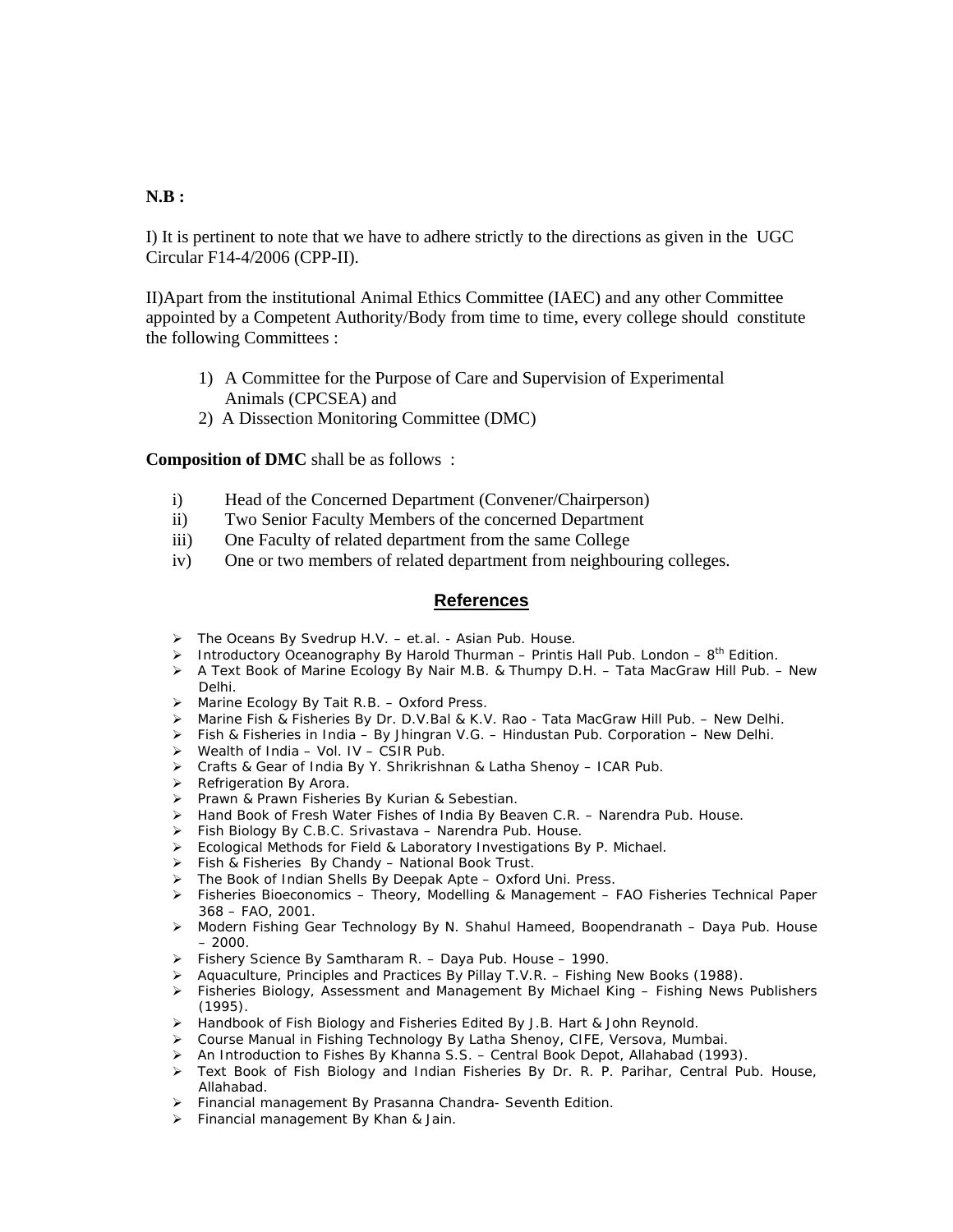- ¾ Financial management By I. M. Pandey.
- ¾ Project Management By Prasanna Chandra.
- ¾ Marketing Management By Philip Kotler.
- $\triangleright$  For Additional and Latest Information on the topics, various Web Sites can be visited.

# **Annexure -I**

### **Sugested Field Visits**

### **(Semester V: Group activity) Course code: USACFBIO5P1**

Field visits are to be organised to facilitate students to have firsthand experience and exposure to technology / production / functioning of an organisation / unit or witness a relevant activity.

Each student must make at least 01 (One) such visits to the units/markets/sea shores out of 2 to 3 such visits organised by the college.

I) Visit to one of the units with one or multiple activities such as .

 $\triangleright$  Ornamental / Brackish water / Fresh water fish farm / hatchery.

II) Visit to witness one of the activities such as

- $\triangleright$  Fish angling / trawling / purse seining / gill netting.
- ¾ Fish finding operations, etc. (Echo Sounder/Sonar/Fish Magnifier).

#### III) Visit any production units such as

- $\triangleright$  Food / Fish processing and preservation.
- $\triangleright$  Ornamental articles.

IV) Hi-tech and multinational total export oriented units such as

- $\triangleright$  IQF plant.
- $\triangleright$  Surimi plant.
- $\triangleright$  Fishery plant.
- $\triangleright$  Microbiological units.
- $\triangleright$  Hi–tech fish / prawn / chick hatcheries.
- $\triangleright$  Fish consumer product industries.

#### **V) Others –**

- $\triangleright$  Self Sale Groups.
- $\triangleright$  Co-operative Societies.

### VI) **Govt. Offices** such as

- $\triangleright$  Fishery Department.
- ¾ MPEDA.
- $\triangleright$  Wild-life Authority.
- ¾ CITES.
- $\triangleright$  JDEI (Jt. Director-Export & Import).
- $\triangleright$  Sales Tax.
- ¾ Income Tax.
- $\triangleright$  Excise Dept.
- $\triangleright$  Customs Authority of India.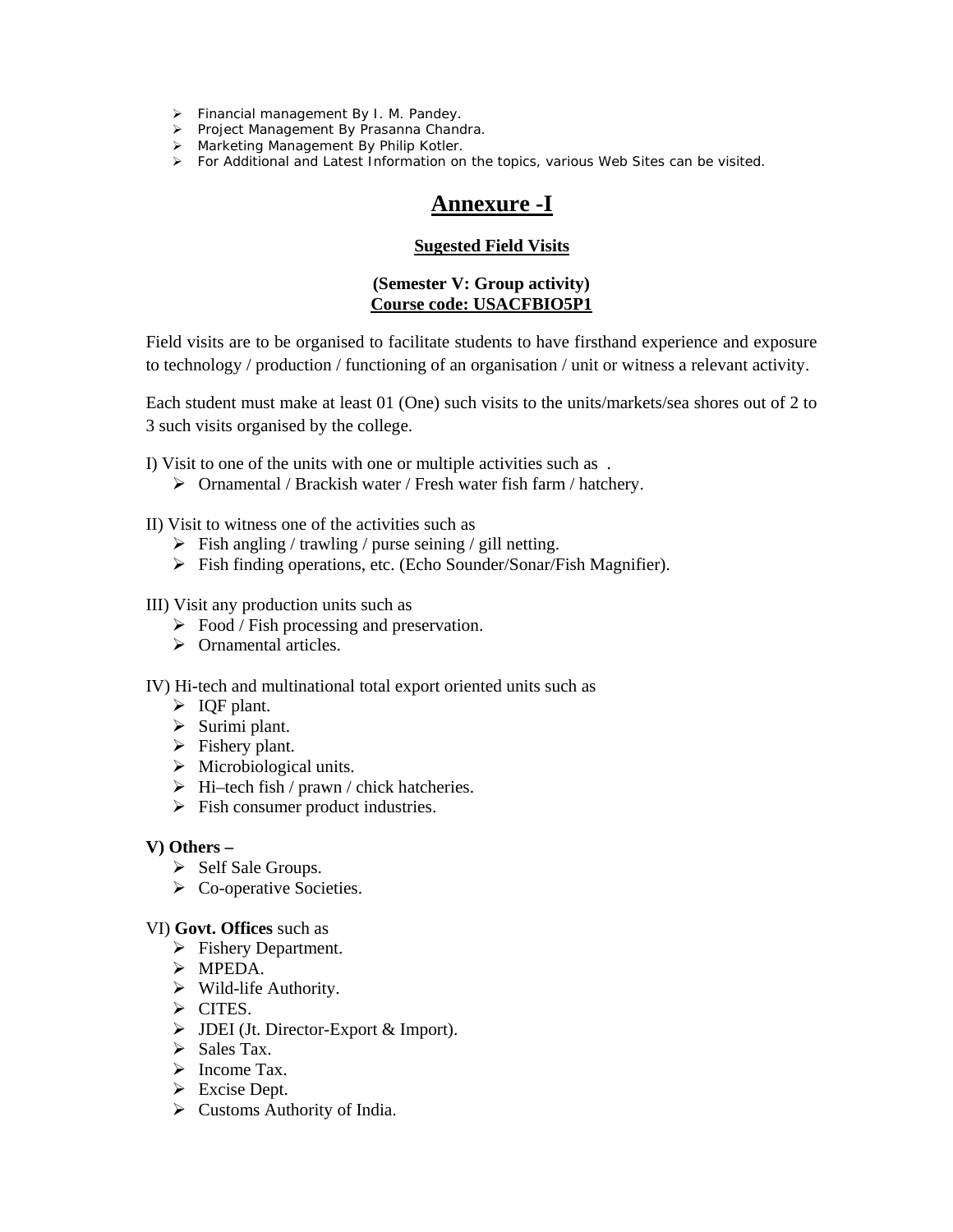- $\triangleright$  Local Self Govt. (BMC).
- $\triangleright$  Clearing Agencies /Agents.
- $\triangleright$  FDA.
- $\triangleright$  ISI.
- $\triangleright$  Ag Mark, etc.

VII) Visit any ancillary unit such as

- $\triangleright$  Ice plant.
- $\triangleright$  Can reforming.
- $\triangleright$  Packaging.
- $\triangleright$  Cold storage.

VIII) Visit to National Laboratories, National Research Labs & Training Institutes such as NIO, CIFE, CMFRI, CIFT, FSI, IFP, CIFI, CIFNET, NBFGR, etc.

(Field visit is desirable to know the organization; however guest lecturers could also be helpful in understanding functioning).

# **Annexure -II**

# **Suggested Topics For Entrepreneurial Skill Development**

# **(Semester V: Group activity) Course code: USACFBIO5P1**

- 1. Curing & drying of jew fish (Dhoma), Ribbon fish, Bombay-duck.
- 2. Preparation / Collection of different fibres & their specifications.
- 3. Preparation of aquarium fish feed.
- 4. Setting & Maintenance of fresh water aquarium.
- 5. Setting & Maintenance of marine aquarium.
- 6. Breeding of various aquarium fishes.
- 7. Collection of various types of Hooks used in fishing.
- 8. Maintenance of Dapnia Culture and Tubifex worms, Rotifer culture, Artemia Culture.
- 9. Study of shelf life of desired products such as prawn pickle, fish wafers, fish burger.
- 10. Breeding of Prawns.
- 11. Breeding of aquarium fishes.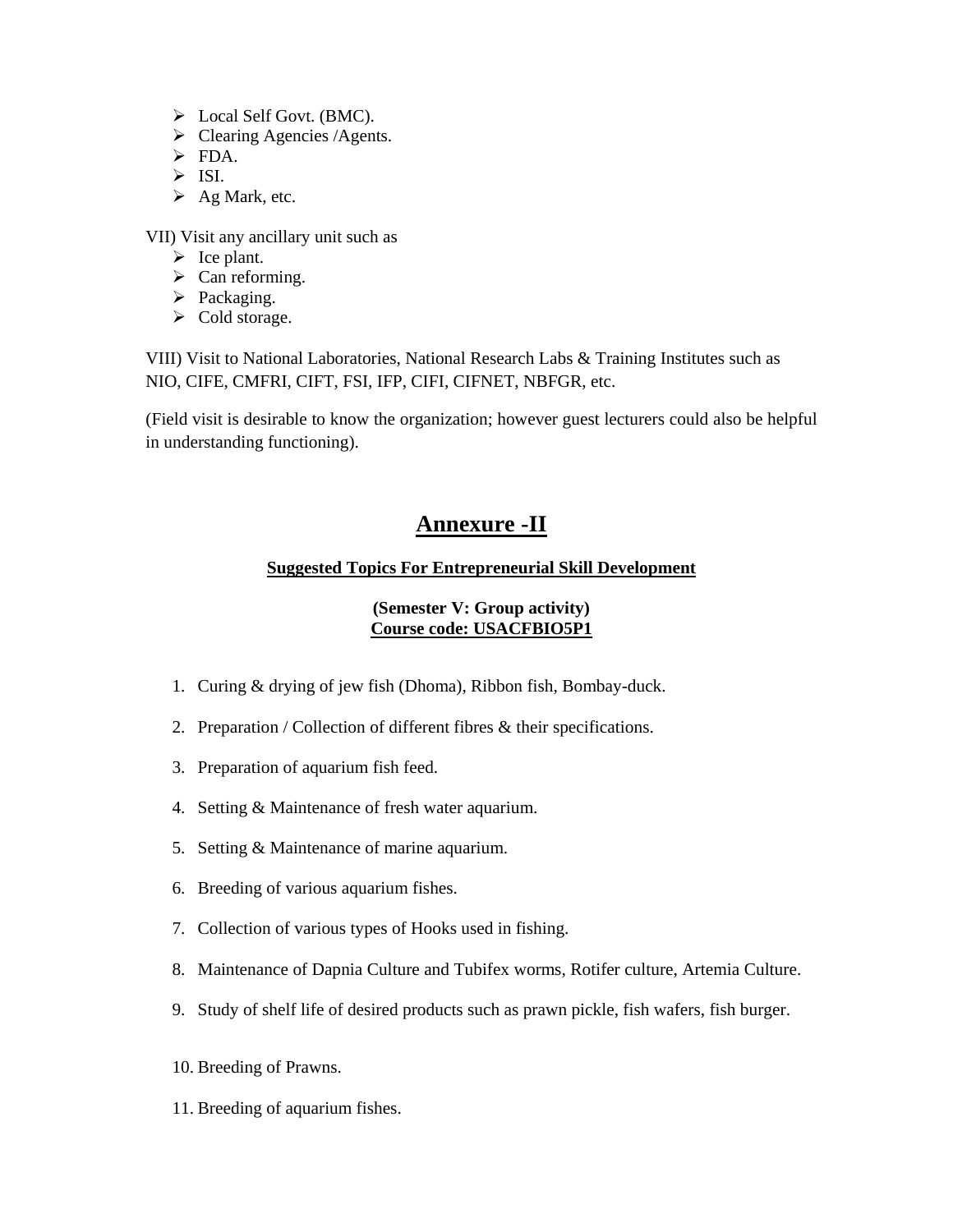- 12. Rearing of aquarium fishes.
- 13. Propagation of aquatic plants.

# **Annexure -III Suggested Topics For Individual Project Course code: USACFBIO6P1**

- 1. Feasibility report of the maintenance of aquarium fishes in high profile residences.
- 2. Feasibility report of fresh water / brackish water fish / prawn culture for extensive, semi intensive and intensive.
- 3. Probability report of maintenance of a culture of Chaetoceros & Artemia by the fish farmers.
- 4. Project report for the establishment of small / medium / large scale ice factory, freezing and canning industry.
- 5. Feasibility report of various packaging materials in freezing / canning industry.
- 6. Feasibility report for establishing an aquarium shop.
- 7. Feasibility report for establishing a fish feed industry.
- 8. Monitoring various physico-chemical parameters of an aquarium / pond / lake / river / sea.

# **Annexure -IV**

# **Suggested Topics For Group Assignments Course code: USACFBIO6P1**

- 1. Study of market survey for various preserved & processed fish / prawns.
- 2. Handling of fish on board, at landing centre, in secondary market & at consumer level.
- 3. Preparation of by products from fishes /crustaceans /molluscs  $\&$  its costing / production cost.
- 4. Survey of fish markets for fluctuation in the availability & price of fishes.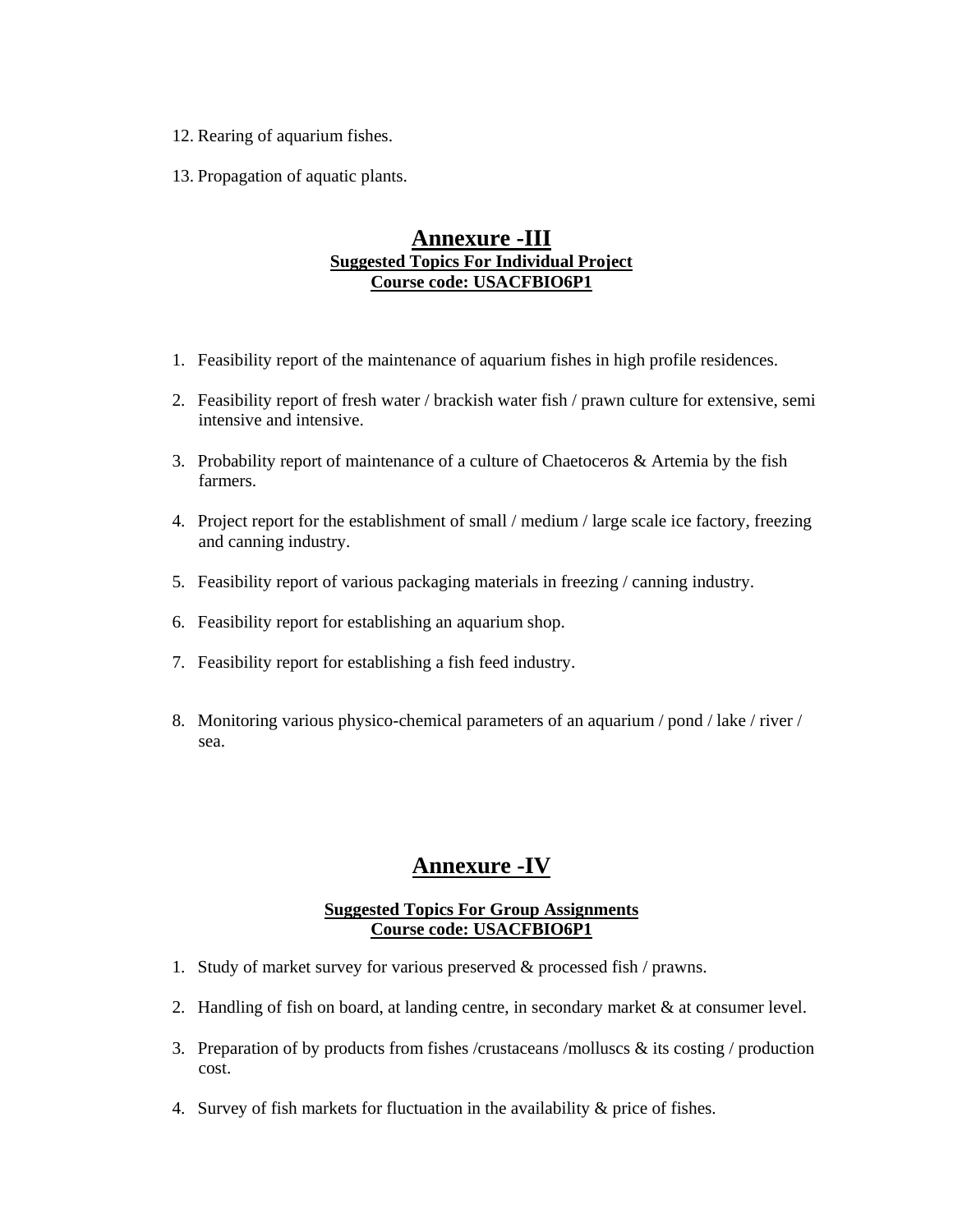- 5. Survey of the local market for the availability of various by products, value added products and its price.
- 6. Study of economics of brackish water pond culture.
- 7. Study of working of fisheries co-operative societies.
- 8. Study of cost of construction of fishing vessel and subsidies available for the same.
- 9. Study of cost of gear manufacturing with different materials and subsidies available for the same.
- 10. Study of cost & profit analysis of any one of the following methods Trawler, Gill netter, Purse seiner, Hooks & lines and Non-mechanised fishing units.
- 11. Survey of various packaging materials used in fish processing industries.
- 12. Survey of various feeds used in local aqua farms.
- 13. Study of economics of pond culture from nearby area.
- 14. Comparative cost analysis of fingerlings of major carps from your area.
- 15. Setting up of marine aquarium with various accessories and its costing.
- 16. Construction of aquaria of different sizes and shapes.
- 17. Study of various courses run by Institutes in your area in relation to fisheries.

[ALL THE TOPICS SUGGESTED ABOVE ARE SUGGESTIVE IN NATURE AND MORE CREATIVE AND INNOVATIVE NEW TOPICS ARE EXPECTED FROM THE STUDENTS UNDER ABLE GUIDANCE OF CONCERNED TEACHERS, TO SUIT THE EXPERTISE, HUMAN RESOURCES, INFRASTRUCTURE AND LOCAL NEEDS AS ALSO THE INTEREST OF THE STUDENTS.]

# **Modality of Assessment :**

# **Theory Examination Pattern:**

**A) Internal Assessment - 40% 40 marks. Theory 40 marks**

| Sr No | Evaluation type                                                      | Marks |
|-------|----------------------------------------------------------------------|-------|
| 1     | One Assignments/Case study/Project                                   | 10    |
|       | One class Test (multiple choice questions / objective)               | 20    |
| 3     | Active participation in routine class instructional deliveries (case | 05    |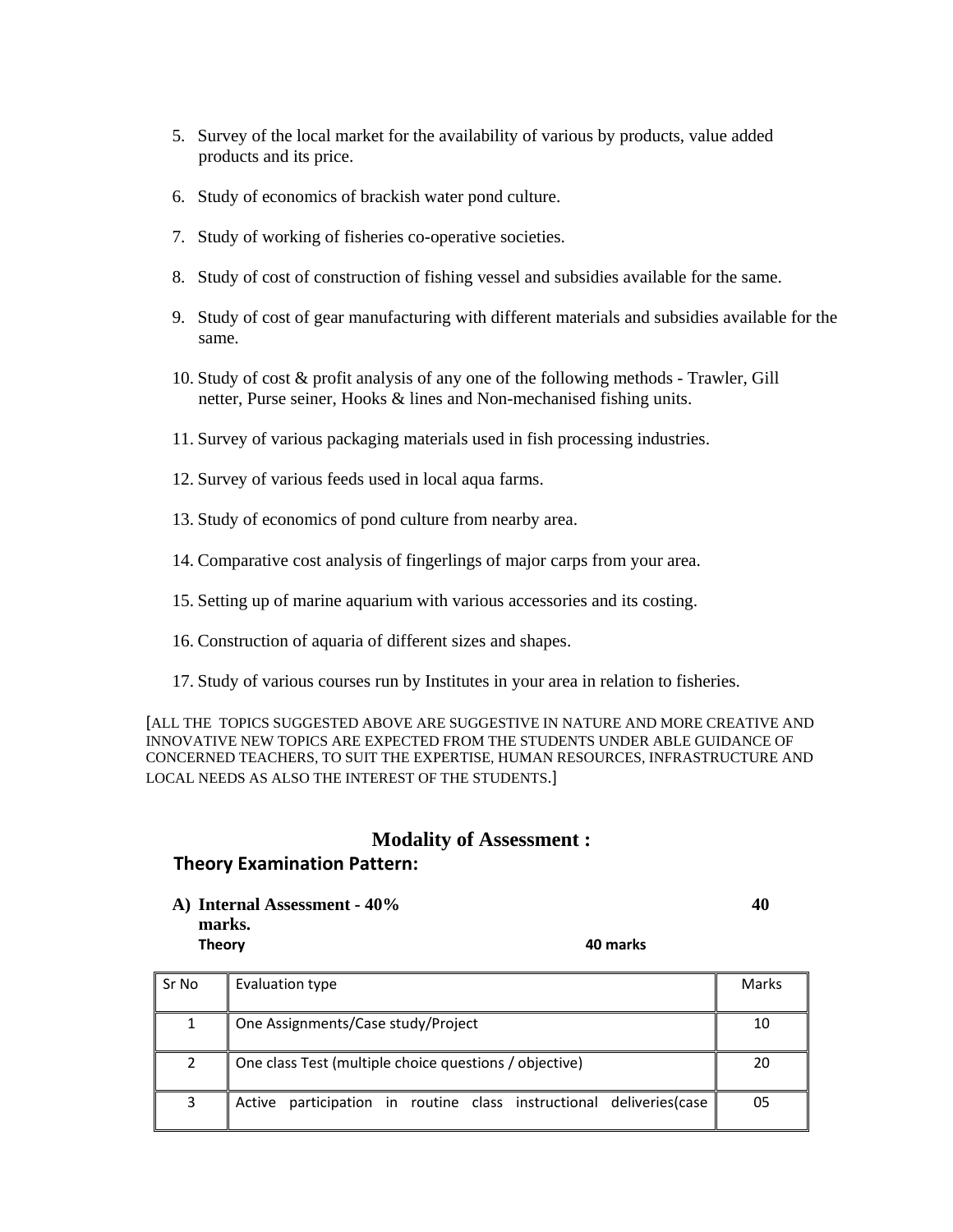| studies/ seminars//presentation)                                                                                                                                    |    |
|---------------------------------------------------------------------------------------------------------------------------------------------------------------------|----|
| Overall conduct as a responsible student, manners, skill in articulation,<br>leadership qualities demonstrated through organizing co-curricular<br>activities, etc. | 05 |
|                                                                                                                                                                     |    |

#### **B ) External examination ‐ 60 %**

#### **Semester End Theory Assessment - 60% 60 marks**

- i. Duration These examinations shall be of two and half hours duration.
- ii. Theory question paper pattern :-
- 1. There shall be **five** questions each of **12** marks. On each unit there will be one question & fifth one will be based on all the four units .
- 2. All questions shall be compulsory with internal choice within the questions. Each question will be of **24** marks with options.
- 3. Questions may be sub divided into sub questions a, b, c & d only, each carrying **six** marks **OR** a, b, c, d,e & f only each carrying **four** marks and the allocation of marks depends on the weightage of the topic.

### **Practical Examination Pattern:**

### **(A)Internal Examination:-**

**There will not be any internal examination/ evaluation for practicals.** 

| Sr.No.      | р) Елипан (әсінезиі ени рғасисан еланнің іші ә<br>  Particulars | <b>Marks</b> |
|-------------|-----------------------------------------------------------------|--------------|
| ∸           | Laboratory work                                                 | 80           |
| <u>. . </u> | Journal                                                         | 10           |
| J.          | Viva                                                            | 10           |

**(B) External (Semester end practical examination) :-** 

 **Assessment pattern for semester end / External practical examination of 80 marks shall be finalized in the workshop of the subject** 

 **Semester end practical examination in applied component shall be conducted by the concerned department of the Institute/ College at the end of each semester and the marks of the candidates are to be sent to the University in the prescribed format.** 

### **Semester V:**

Practical examination will be held at the college / institution at the end of the semester.

The students are required to present a duly certified journal for appearing at the practical examination, failing which they will not be allowed to appear for the examination.

**In case of loss of Journal and/ or Report, a Lost Certificate should be obtained from Head of the Department/ Co-ordinator of the department ; failing which the student will not be allowed to appear for the practical examination.**